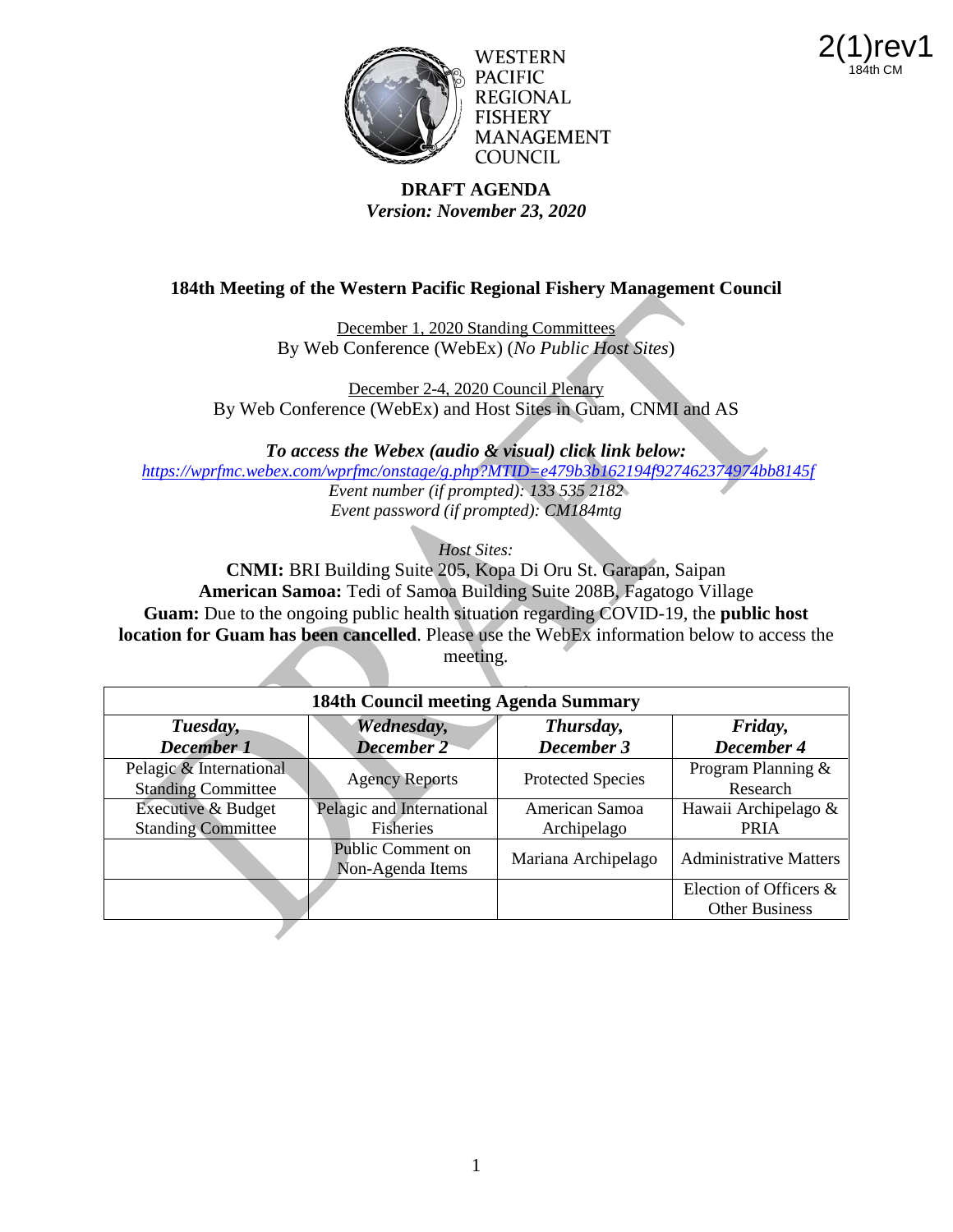### *Notice to Public*

Please note the actual order and timing of agenda items may vary somewhat from the proposed agenda. For example, items not completed on the scheduled day will be carried over to the next day. Items may be moved to an earlier or later time than shown on this Proposed Agenda or rescheduled for a different time during the week. In accordance with the Magnuson-Stevens Fishery Conservation and Management Act, fishery management regulatory actions not contained in this agenda may come before this Council for discussion. However, such issues may not be the subject of formal Council action during this meeting, unless they are emergency in nature.

**To present oral testimony or comments at this meeting**, during the comment period verbally indicate the agenda item on which you wish to speak. For those participating remotely by Webex, request for public comment must be sent through the "chat" function in Webex to the "Host" prior to the start of the public comment session. For those participating at a Councilhosted web conference site, comments cards are available from staff at the Council meeting. Oral testimony is limited to three minutes. Please identify yourself and whom you represent at the beginning of your testimony. Public comment on non-agenda items will be taken on Tuesday, December 2, 2020, from 4:30 p.m. to 5 p.m.

**Written comments on final action items should be received at the Council office by 5 p.m. (HST), Friday, November 20, 2020.** Written comments may be submitted by e-mail to [info.wpcouncil@noaa.gov,](mailto:info.wpcouncil@noaa.gov) faxed to (808) 522-8226 or mailed to the Council office at 1164 Bishop St., Suite 1400, Honolulu, HI 96813. Written public comments on all other agenda items may be submitted for the record by email throughout the duration of the meeting.

Financial interest statements for the appointed Council members are available for inspection at the Council Office at the meeting.

Please note that the evolving public health situation regarding COVID-19 may affect the conduct of the December Council and its associated meetings. At the time, the Council anticipates convening the meeting by web conference with host locations. Council staff will monitor COVID-19 developments and will determine the extent to which in-person public participation at host sites will be allowable consistent with applicable local or federal guidelines. If public participation will be limited to web conference only or on a first-come-first serve basis consistent with applicable guidelines, the Council will post notice on its website at *[www.wpcouncil.org](http://www.wpcouncil.org/)*.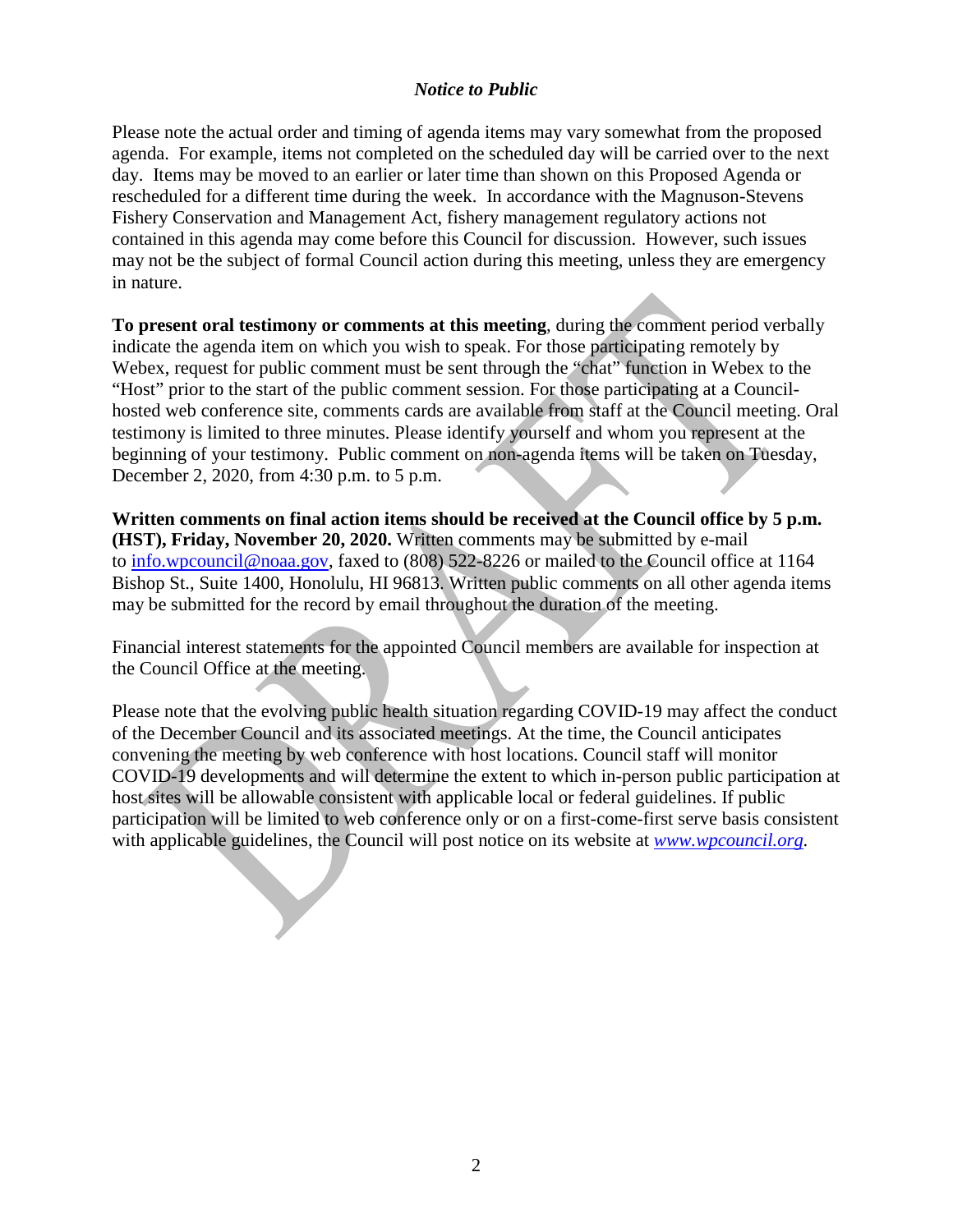

# **Council Committee Meetings**

*Please note: Webex Link is Unique to Each Meeting All times are in Hawaii Standard Time*

December 1, 2020 *By Web Conference* (*No Public Host Sites*)

Pelagic & International Standing Committee 1:00 p.m – 3:00 p.m. <https://wprfmc.webex.com/meet/info.wpcouncilnoaa.gov> *Meeting number (if prompted)*: *570 969 649*

Executive & Budget Standing Committee 3:30 p.m. – 5:30 p.m.

[https://wprfmc.webex.com/wprfmc/onstage/g.php?MTID=e30a1767c00ca5c04537c2d24bd263da1](https://www.google.com/url?q=https://wprfmc.webex.com/wprfmc/onstage/g.php?MTID%3De30a1767c00ca5c04537c2d24bd263da1&sa=D&source=calendar&ust=1603307307898000&usg=AOvVaw260pLFuGENNjKA3eUIKJ5-) *Event number (if prompted): 133 257 2758 Event password (if prompted): EBSC121mtg*

# **184th Council Meeting**

December 2-4, 2020

By Web Conference (WebEx) and Host Sites in Guam, CNMI and AS [https://wprfmc.webex.com/wprfmc/onstage/g.php?MTID=e479b3b162194f927462374974bb8145f](https://www.google.com/url?q=https://wprfmc.webex.com/wprfmc/onstage/g.php?MTID%3De479b3b162194f927462374974bb8145f&sa=D&source=calendar&ust=1603307210874000&usg=AOvVaw3uOn7BiczlQ3x_-JP2Qtrw) *Event number (if prompted): 133 535 2182 Event password (if prompted): CM184mtg*

Council Meeting Wednesday, December 2, 11:00 a.m. – 5:00 p.m.

Public Comment on Non-Agenda Items 4:30 p.m. – 5:00 p.m.

Council Meeting Thursday, December 3, 11:00 a.m. – 5:00 p.m.

Council Meeting Friday, December 4, 11:00 a.m. – 5:00 p.m.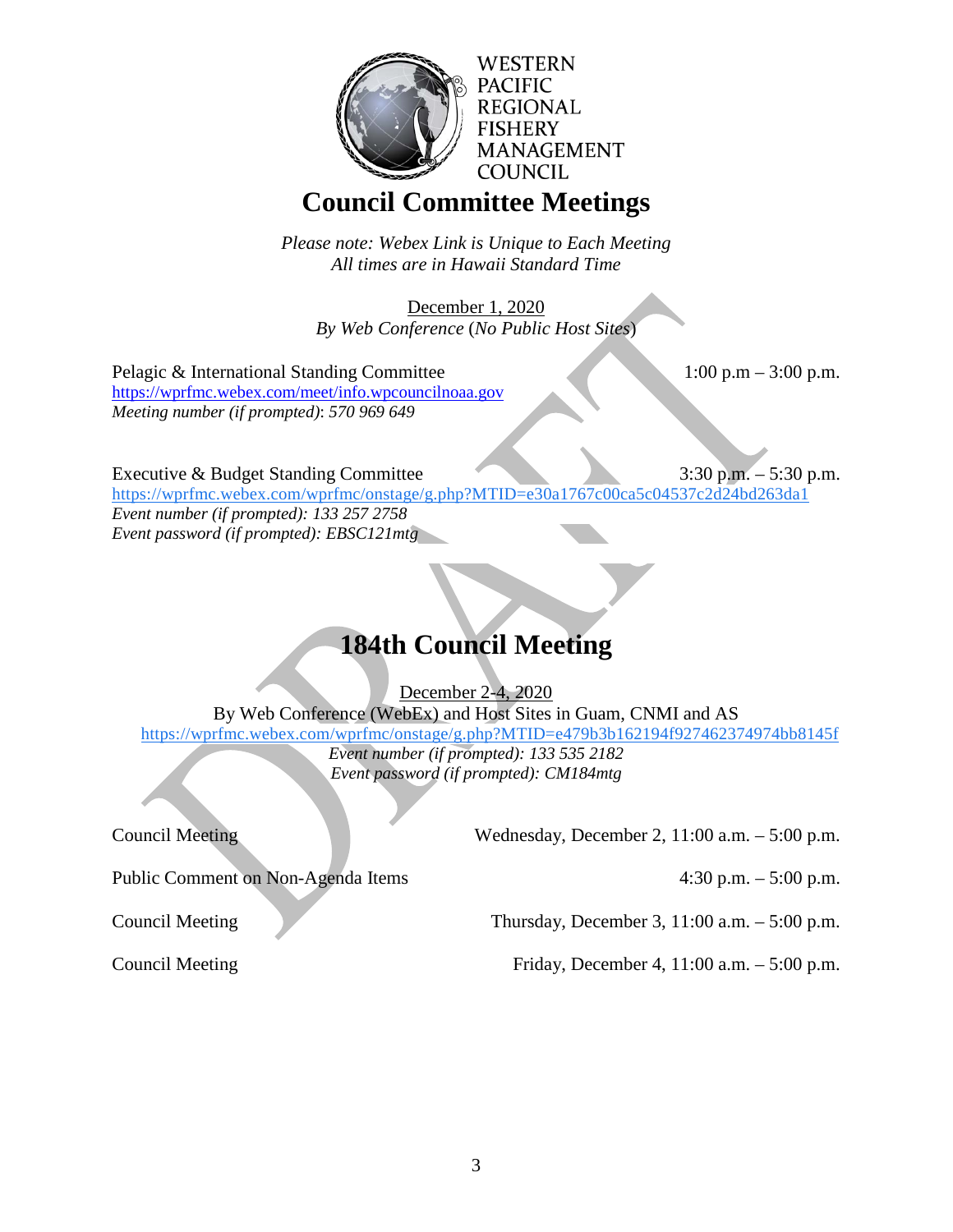# **Draft Agenda 184th Council Meeting**

By Web Conference (WebEx) and Host Sites in Guam, CNMI and AS Phone: (808) 522-8220

# *To access the Webex (audio & visual) click link below:*

[https://wprfmc.webex.com/wprfmc/onstage/g.php?MTID=e479b3b162194f927462374974bb8145f](https://www.google.com/url?q=https://wprfmc.webex.com/wprfmc/onstage/g.php?MTID%3De479b3b162194f927462374974bb8145f&sa=D&source=calendar&ust=1603307210874000&usg=AOvVaw3uOn7BiczlQ3x_-JP2Qtrw)

*Event number (if prompted): 133 535 2182 Event password (if prompted): CM184mtg*

# *Wednesday, December 2, 2020 11:00 a.m. to 5:00 p.m.*

- **1. Welcome and Introductions**
- **2. Approval of the 184th Agenda**
- **3. Approval of the 183rd Meeting Minutes**
- **4. Executive Director's Report**

# **5. Agency Reports**

- A. National Marine Fisheries Service
	- 1. Pacific Islands Regional Office
	- 2. Pacific Islands Fisheries Science Center
- B. NOAA Office of General Counsel Pacific Islands Section
- C. Enforcement
	- 1. US Coast Guard
	- 2. NOAA Office of Law Enforcement
	- 3. NOAA Office of General Counsel Enforcement Section
- D. US State Department
- E. US Fish and Wildlife Service
- F. Public Comment
- G. Council Discussion and Action

# *—BREAK—*

# **6. Pelagic & International Fisheries**

- A. Region Bigeye Tuna Research Plan
- B. Oceanic Whitetip Working Group Report
- C. North Pacific Striped Marlin
	- 1. Proposed Conservation and Management Measure for North Pacific Striped Marlin
	- 2. Options for Catch and/or Effort Limits for North Pacific Striped Marlin for Amendment 8 **(Initial Action)**
- D. RPMs and/or RPAs for the Hawaii and American Samoa Longline Fisheries **(Initial Action)**
- E. International Fisheries
	- 1. WCPFC
		- a. WCPFC Committee Outcomes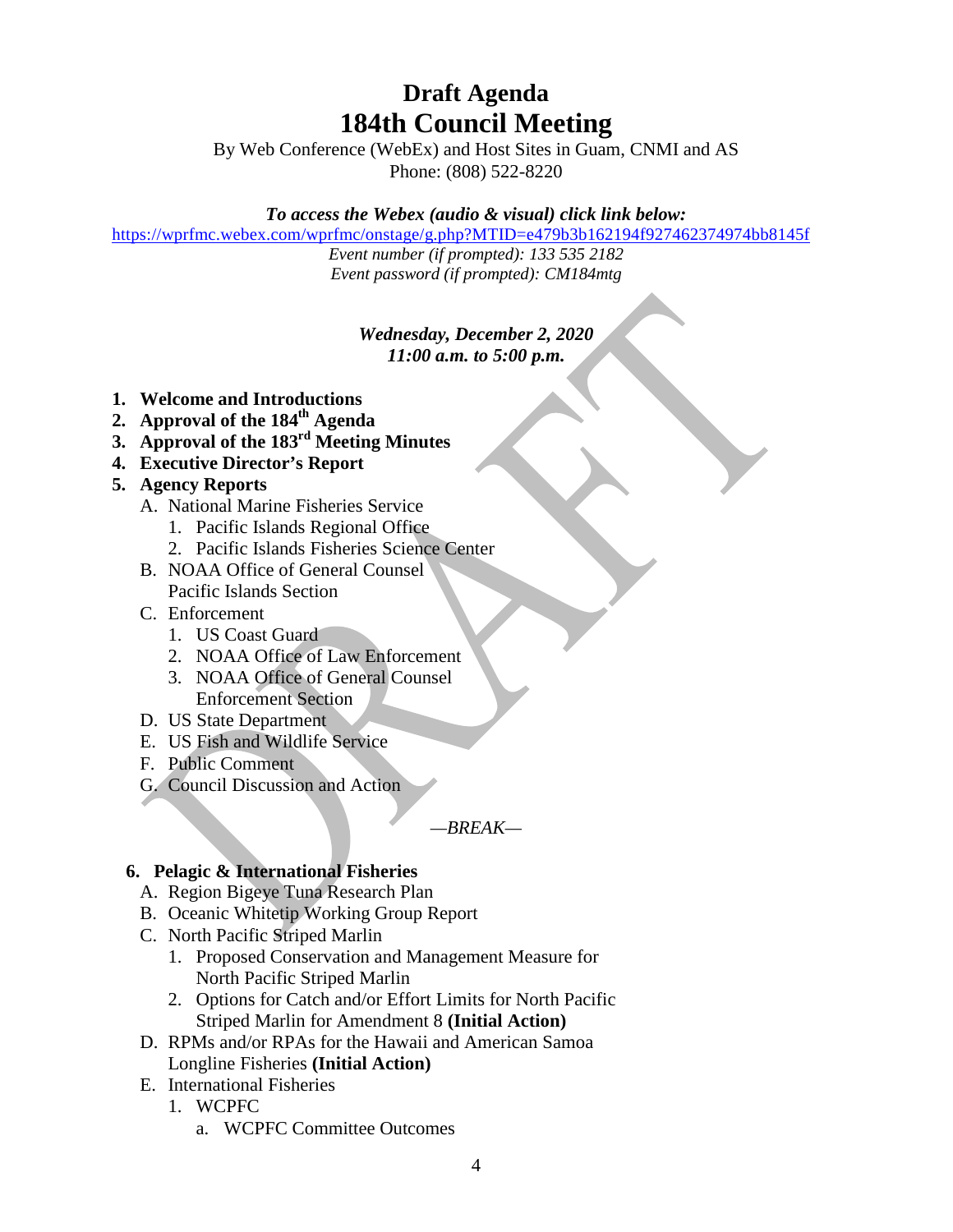- b. US Permanent Advisory Committee
- 2. Proposed Conservation and Management Measure for Tropical Tunas
- 3. Virtual Roundtable on IUU Fishing and the Western Pacific Region
- F. Advisory Group Report and Recommendations
	- 1. Pelagic Plan Team
	- 2. Advisory Panel
	- 3. Scientific & Statistical Committee
- G. Standing Committee Report and Recommendations
- H. Public Comment
- I. Council Discussion and Action

#### *4:30 p.m. to 5:00 p.m.*

*(approximate time; remaining agenda items for the day may shift)* **Public Comment on Non-Agenda Items**

#### *Thursday, December 3, 2020 11:00 a.m. – 5:00 p.m.*

#### **7. Protected Species**

- A. Seabird Mitigation Measures
	- 1. Review of Experimental Fishing Permit
	- 2. Options for Including Tori Lines in the Hawaii Longline Fishery Seabird Mitigation Measures
- B. Stories of Conservation Success: Results of Interviews with Hawaii Longline Fishers
- C. Ecosystem-based Fishery Management Project TurtleWatch Validation
- D. ESA and MMPA Updates
	- 1. Status of ESA Consultations
	- 2. Coral Critical Habitat
	- 3. Insular FKW Draft Recovery Plan
	- 4. False Killer Whale Take Reduction Plan
- 5. Other Updates
- E. Advisory Group Report and Recommendations
	- 1. Pelagic Plan Team
	- 2. Advisory Panel
	- 3. Scientific & Statistical Committee
- F. Public Comment
- G. Council Discussion and Action

*—BREAK—*

# **8. American Samoa Archipelago**

- A. Motu Lipoti
- B. DMWR Report
	- 1. CARES Act distribution of funds
	- 2. Catchit Logit App Training
	- 3. Bottomfish Fono Resolution
- C. American Samoa Bottomfish Fisheries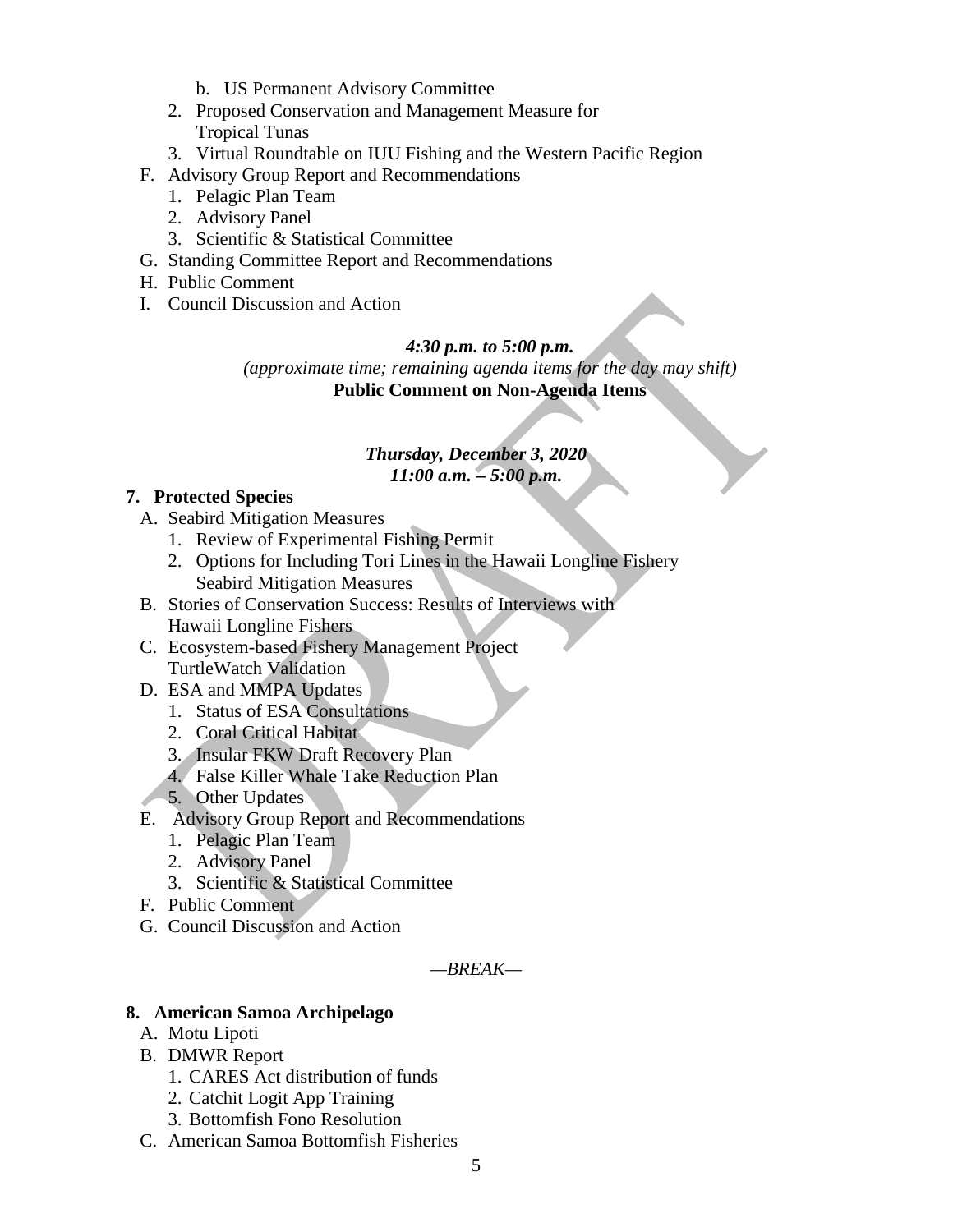- 1. Update on the Bottomfish Fishery Interim Measure
- 2. Options for Annual Catch Limits 2021-2022 **(Initial Action)**
- 3. Options for Bottomfish Stock Rebuilding Plan **(Initial Action)**
- D. Status of the American Samoa Large Vessel Prohibited Area
- E. Advisory Group Report and Recommendations
	- 1. Advisory Panel
	- 2. Scientific & Statistical Committee
- F. Public Comment
- G. Council Discussion and Action

*—BREAK—*

### **9. Mariana Archipelago**

- A. Guam
	- 1. Isla Informe
	- 2. DOA/DAWR Report
		- a. CARES Act distribution of funds
		- b. Catchit Logit App Training
		- c. Mandatory Licensing and Reporting
	- 3. Options for Guam Bottomfish Stock Rebuilding Plan (**Initial Action**)
	- 4. Report on the Compact of Free Association Renegotiation
- B. CNMI
	- 1. Arongol Falú
	- 2. DLNR/DFW Report
		- a. CARES Act distribution of funds
		- b. Catchit Logit App Training
- C. Advisory Group Reports and Recommendations
	- 1. Advisory Panel
	- 2. Scientific & Statistical Committee
- D. Public Comment
- E. Council Discussion and Action

#### *Friday, December 4, 2020 11:00 a.m. – 5:00 p.m.*

# **10. Program Planning and Research**

- A. National Legislative Report
- B. Electronic Technologies Implementation Plan
- C. Status of Pacific Islands Marine Monuments
- D. Update on Interagency US Seafood Trade Task Force
- E. Regional Communications & Outreach Report
- F. Advisory Group Report and Recommendations 1.Advisory Panel

2.Non-Commercial Fisheries Advisory Committee

- 3.Fishing Industry Advisory Committee
- 4.Scientific & Statistical Committee
- G. Public Comment
- H. Council Discussion and Action